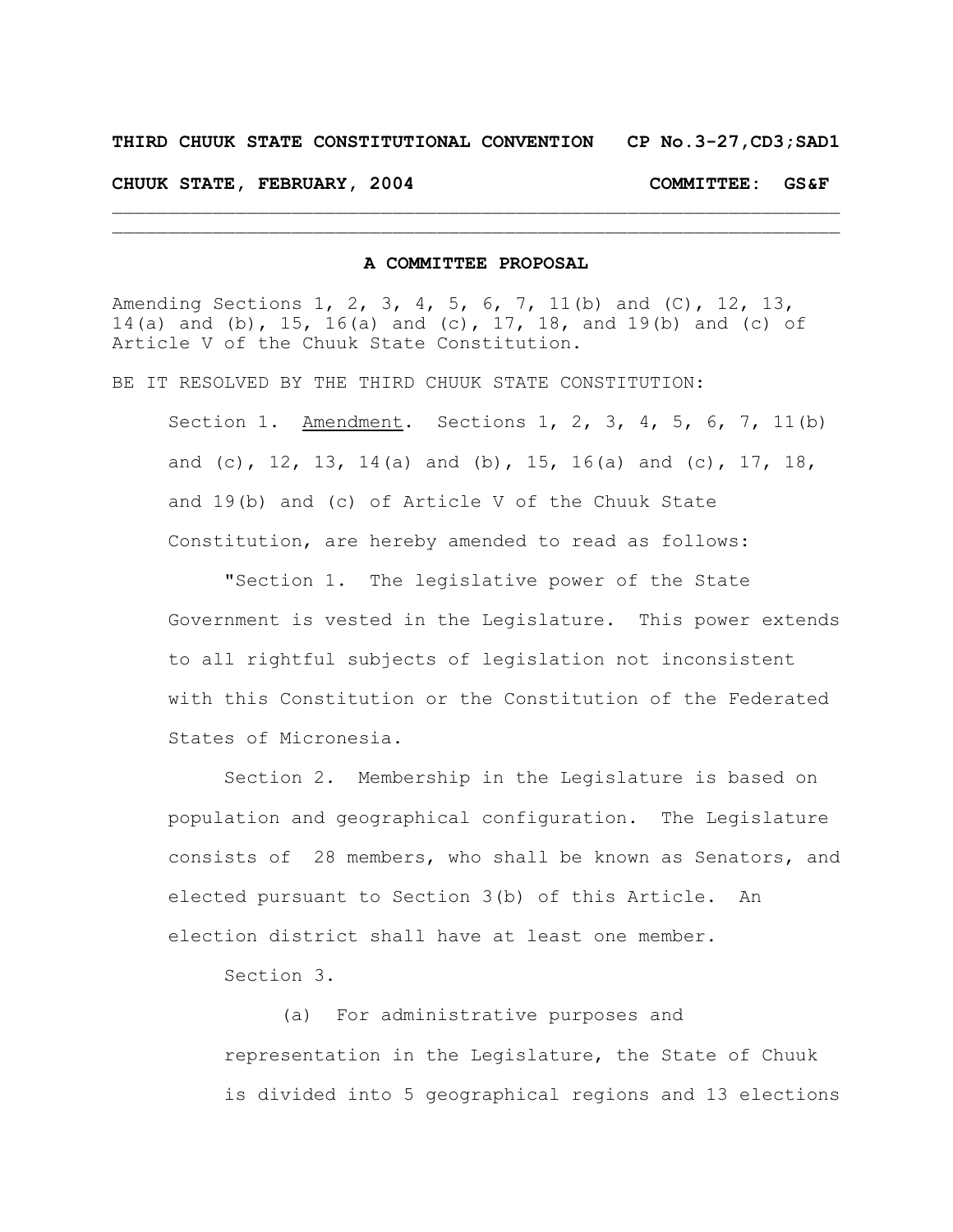districts, as follows:

(1) Northern Namoneas, consisting of the island of Weno, Fono, and Piis-Panewu;

 $\mathcal{L}_\text{max} = \mathcal{L}_\text{max} = \mathcal{L}_\text{max} = \mathcal{L}_\text{max} = \mathcal{L}_\text{max} = \mathcal{L}_\text{max} = \mathcal{L}_\text{max} = \mathcal{L}_\text{max} = \mathcal{L}_\text{max} = \mathcal{L}_\text{max} = \mathcal{L}_\text{max} = \mathcal{L}_\text{max} = \mathcal{L}_\text{max} = \mathcal{L}_\text{max} = \mathcal{L}_\text{max} = \mathcal{L}_\text{max} = \mathcal{L}_\text{max} = \mathcal{L}_\text{max} = \mathcal{$  $\mathcal{L}_\text{max} = \mathcal{L}_\text{max} = \mathcal{L}_\text{max} = \mathcal{L}_\text{max} = \mathcal{L}_\text{max} = \mathcal{L}_\text{max} = \mathcal{L}_\text{max} = \mathcal{L}_\text{max} = \mathcal{L}_\text{max} = \mathcal{L}_\text{max} = \mathcal{L}_\text{max} = \mathcal{L}_\text{max} = \mathcal{L}_\text{max} = \mathcal{L}_\text{max} = \mathcal{L}_\text{max} = \mathcal{L}_\text{max} = \mathcal{L}_\text{max} = \mathcal{L}_\text{max} = \mathcal{$ 

CP No.3-27,CD3;SAD1

(2) Southern Namoneas, consisting of the islands of Tonoas, Etten, Fefen, Parem, Siis, Totiw, and Uman;

(3) Faichuk, consisting of the islands of Udot, Eot, Ramanum, Fanapanges, Polle, Paata, Wonei, and Tol;

(4) Mortlocks, consisting of the islands of Nema, Losap, Piis-Emwar, Namoluk, Ettal, Moch, Kuttu, Ta, Satowan, Lukunoch, and Oneop;

(5) Northwest, consisting of the islands of Nomwin, Fananu, Ruo, Murilo, Onoun, Makur, Onou, Unanu, Piherarh, Houk, Polowat, Tamatam, and Pollap.

(b) The members shall be elected as follows:

Election District 1, consisting of Weno, Fono, and Piis-Panewu, 5 members;

Election District 2, consisting of Tonoas and Etten, 2 members;

Election District 3, consisting of Fefen, Parem, Siis, and Totiw, 3 members;

Election District 4, consisting of Uman, 2 members;

Election District 5, consisting of Udot, Eot,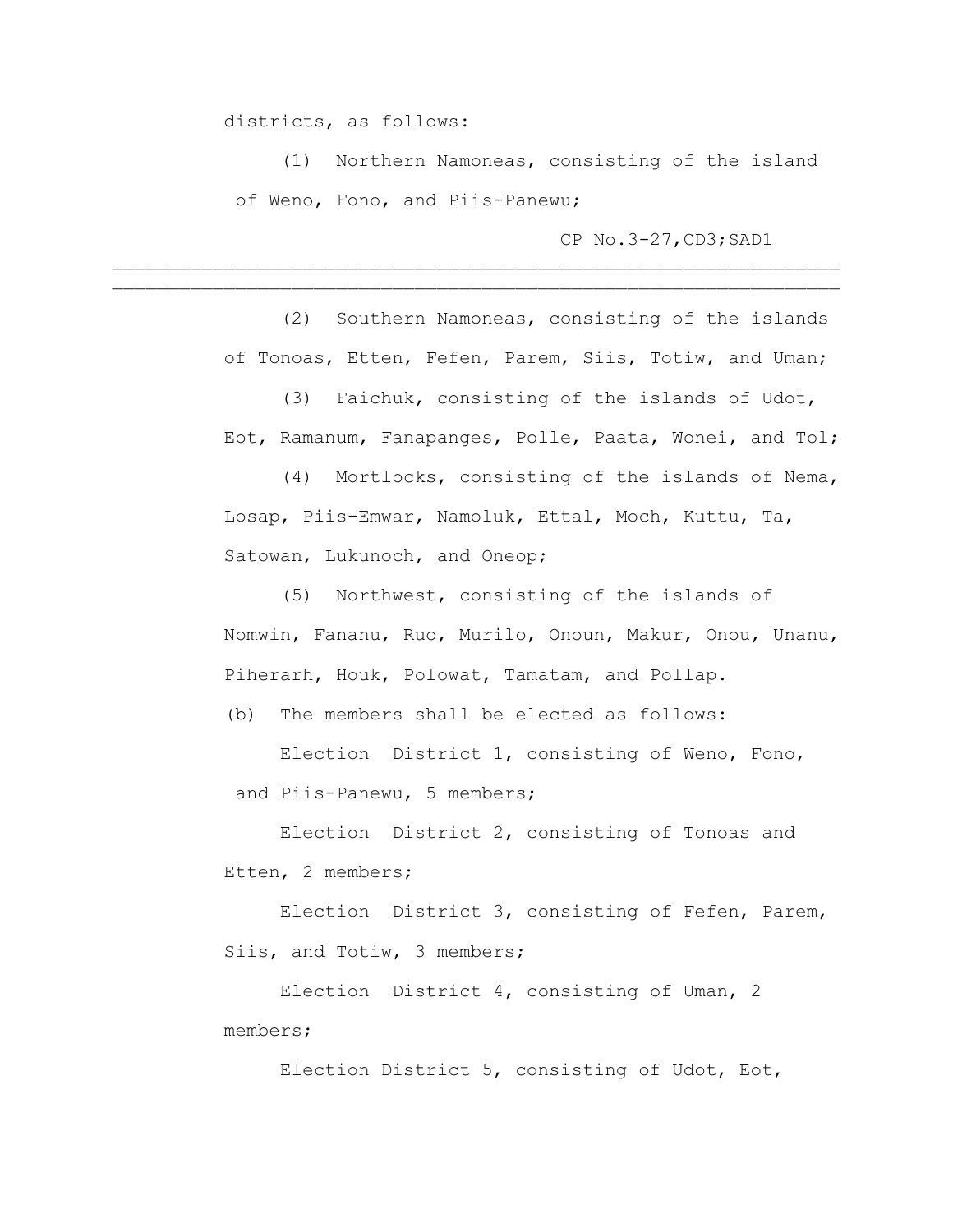Ramanum, and Fanapanges, 2 members;

Election District 6, consisting of Tol, 3 members;

 $\mathcal{L}_\text{max} = \mathcal{L}_\text{max} = \mathcal{L}_\text{max} = \mathcal{L}_\text{max} = \mathcal{L}_\text{max} = \mathcal{L}_\text{max} = \mathcal{L}_\text{max} = \mathcal{L}_\text{max} = \mathcal{L}_\text{max} = \mathcal{L}_\text{max} = \mathcal{L}_\text{max} = \mathcal{L}_\text{max} = \mathcal{L}_\text{max} = \mathcal{L}_\text{max} = \mathcal{L}_\text{max} = \mathcal{L}_\text{max} = \mathcal{L}_\text{max} = \mathcal{L}_\text{max} = \mathcal{$  $\mathcal{L}_\text{max} = \mathcal{L}_\text{max} = \mathcal{L}_\text{max} = \mathcal{L}_\text{max} = \mathcal{L}_\text{max} = \mathcal{L}_\text{max} = \mathcal{L}_\text{max} = \mathcal{L}_\text{max} = \mathcal{L}_\text{max} = \mathcal{L}_\text{max} = \mathcal{L}_\text{max} = \mathcal{L}_\text{max} = \mathcal{L}_\text{max} = \mathcal{L}_\text{max} = \mathcal{L}_\text{max} = \mathcal{L}_\text{max} = \mathcal{L}_\text{max} = \mathcal{L}_\text{max} = \mathcal{$ 

Election District 7, consisting of Polle, Paata, and Wonei, 2 members;

CP No.3-27,CD3;SAD1

Election District 8, consisting of Nema,

Losap, and Piis-Emmwar, 2 members;

Election District 9, consisting of Namoluk, Ettal, Moch, and Kuttu, 2 members;

Election District 10, consisting of Ta, Satowan, Lukunoch, and Oneop, 2 members;

Election District 11, consisting of Nomwin, Fananu, Ruo, and Murilo, 1 member;

Election District 12, consisting of Onoun, Makur, Onou, Unanu and Piherarh, 1 member;

Election District 13, consisting of Houk, Polowat, Tamatam, and Pollap, 1 member.

Section 4. The members shall serve for a 4 year term. The term of all members of the Legislature shall begin at 10:00 a.m., October 1st following the general election.

Section 5. Every 4 years when a new Legislature convenes, it shall organize by the election of one of its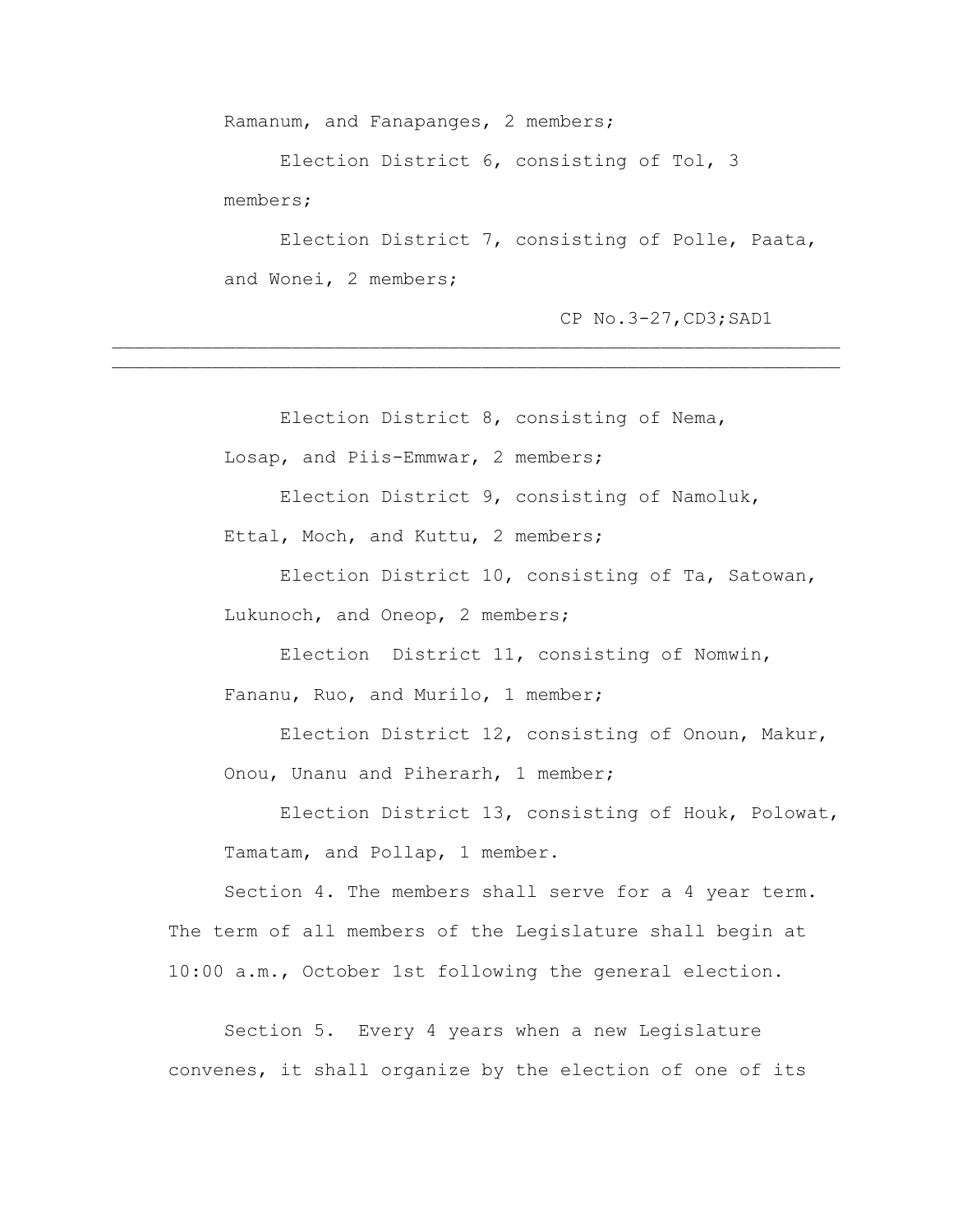members as the presiding officer. Such presiding officer shall be designated as the Speaker of the Legislature. Other officers may also be elected, as provided by the rules of the Legislature.

Section 6. A vacancy in the Legislature shall be filled for the unexpired term by a special election, but an unexpired term of less than one year shall be filled by appointment of the Governor.

Section 7.

(a) No person is eligible to serve as a Senator unless at least 30 years of age, on the CP No.3-27,CD3;SAD1  $\mathcal{L}_\text{max} = \mathcal{L}_\text{max} = \mathcal{L}_\text{max} = \mathcal{L}_\text{max} = \mathcal{L}_\text{max} = \mathcal{L}_\text{max} = \mathcal{L}_\text{max} = \mathcal{L}_\text{max} = \mathcal{L}_\text{max} = \mathcal{L}_\text{max} = \mathcal{L}_\text{max} = \mathcal{L}_\text{max} = \mathcal{L}_\text{max} = \mathcal{L}_\text{max} = \mathcal{L}_\text{max} = \mathcal{L}_\text{max} = \mathcal{L}_\text{max} = \mathcal{L}_\text{max} = \mathcal{$ 

 $\mathcal{L}_\text{max} = \mathcal{L}_\text{max} = \mathcal{L}_\text{max} = \mathcal{L}_\text{max} = \mathcal{L}_\text{max} = \mathcal{L}_\text{max} = \mathcal{L}_\text{max} = \mathcal{L}_\text{max} = \mathcal{L}_\text{max} = \mathcal{L}_\text{max} = \mathcal{L}_\text{max} = \mathcal{L}_\text{max} = \mathcal{L}_\text{max} = \mathcal{L}_\text{max} = \mathcal{L}_\text{max} = \mathcal{L}_\text{max} = \mathcal{L}_\text{max} = \mathcal{L}_\text{max} = \mathcal{$ 

day of election; was a born Chuukese; has been a resident and registered voter of the Election District from which elected for at least five years prior to the day of election; and is a citizen of the Federated States of Micronesia.

(b) No person convicted of a felony is eligible to serve as a member of the legislature, even if pardoned. A member of the Legislature who has been convicted of a felony shall automatically be expelled from the Legislature, but is eligible to run again if the conviction is reversed on appeal.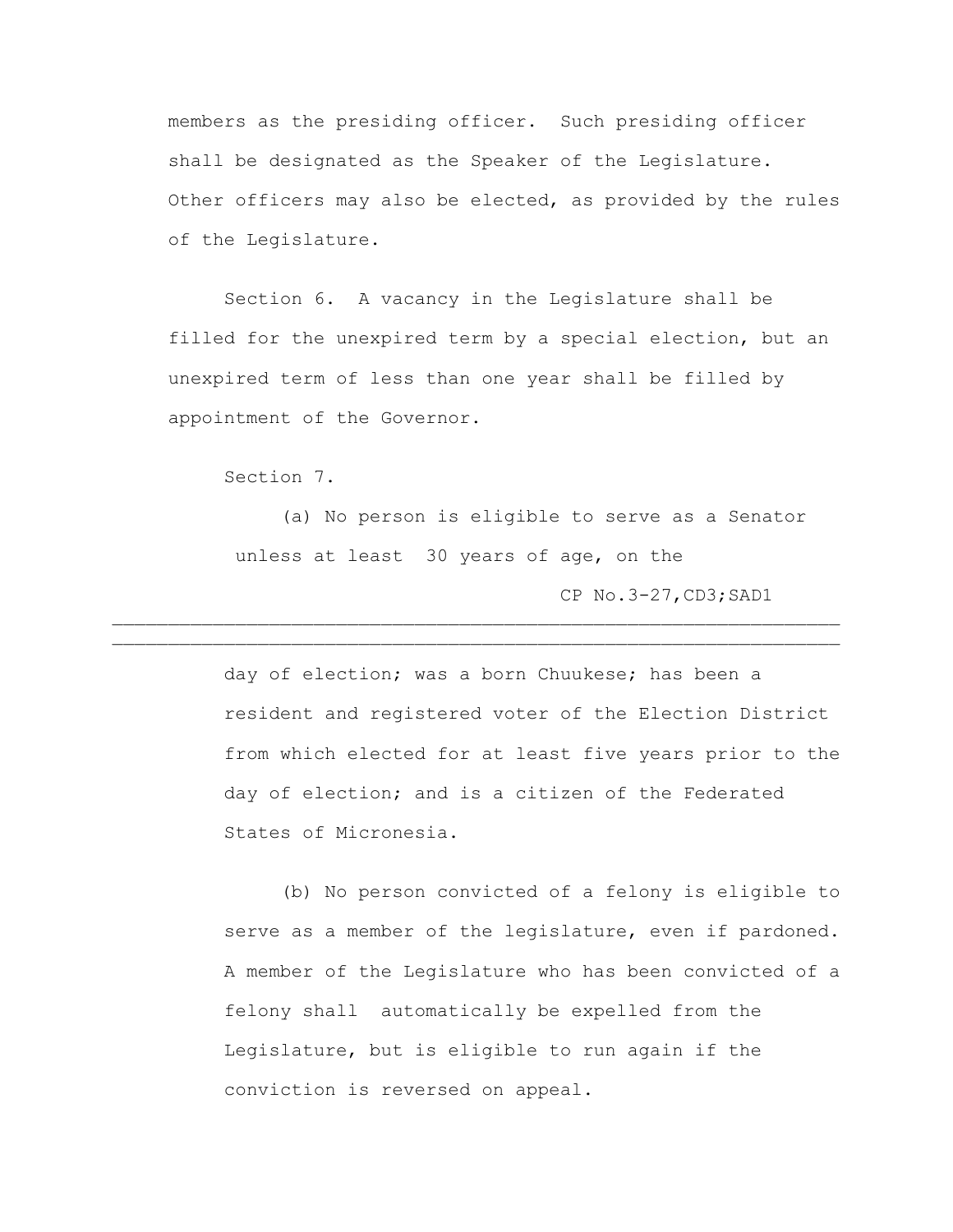(c) The Legislature is the sole judge of the elections and qualifications of its members. Determination of election and qualification of members must be in compliance with sub-section (a) and (b) of this section and by statute.

Section 11.

(a) The Legislature shall convene annually in a regular session, which may not exceed 60 working days as provided by law.

(b) A special session, which may not exceed 15 working days as provide by law, shall be convened at the call of the Governor, or at the written order signed by a majority of all the members of the Legislature, if not in session, or by a vote of a majority of the members present if in session. No subject of legislation may be considered at a special session called by the

CP No.3-27,CD3;SAD1

Governor other than those specified in the call or in any message by the Governor to the Legislature.

 $\mathcal{L}_\text{max} = \mathcal{L}_\text{max} = \mathcal{L}_\text{max} = \mathcal{L}_\text{max} = \mathcal{L}_\text{max} = \mathcal{L}_\text{max} = \mathcal{L}_\text{max} = \mathcal{L}_\text{max} = \mathcal{L}_\text{max} = \mathcal{L}_\text{max} = \mathcal{L}_\text{max} = \mathcal{L}_\text{max} = \mathcal{L}_\text{max} = \mathcal{L}_\text{max} = \mathcal{L}_\text{max} = \mathcal{L}_\text{max} = \mathcal{L}_\text{max} = \mathcal{L}_\text{max} = \mathcal{$ 

(c) At the start of a regular or special session, the legislature shall appoint a committee to inform the Governor formally that the Legislature is prepared to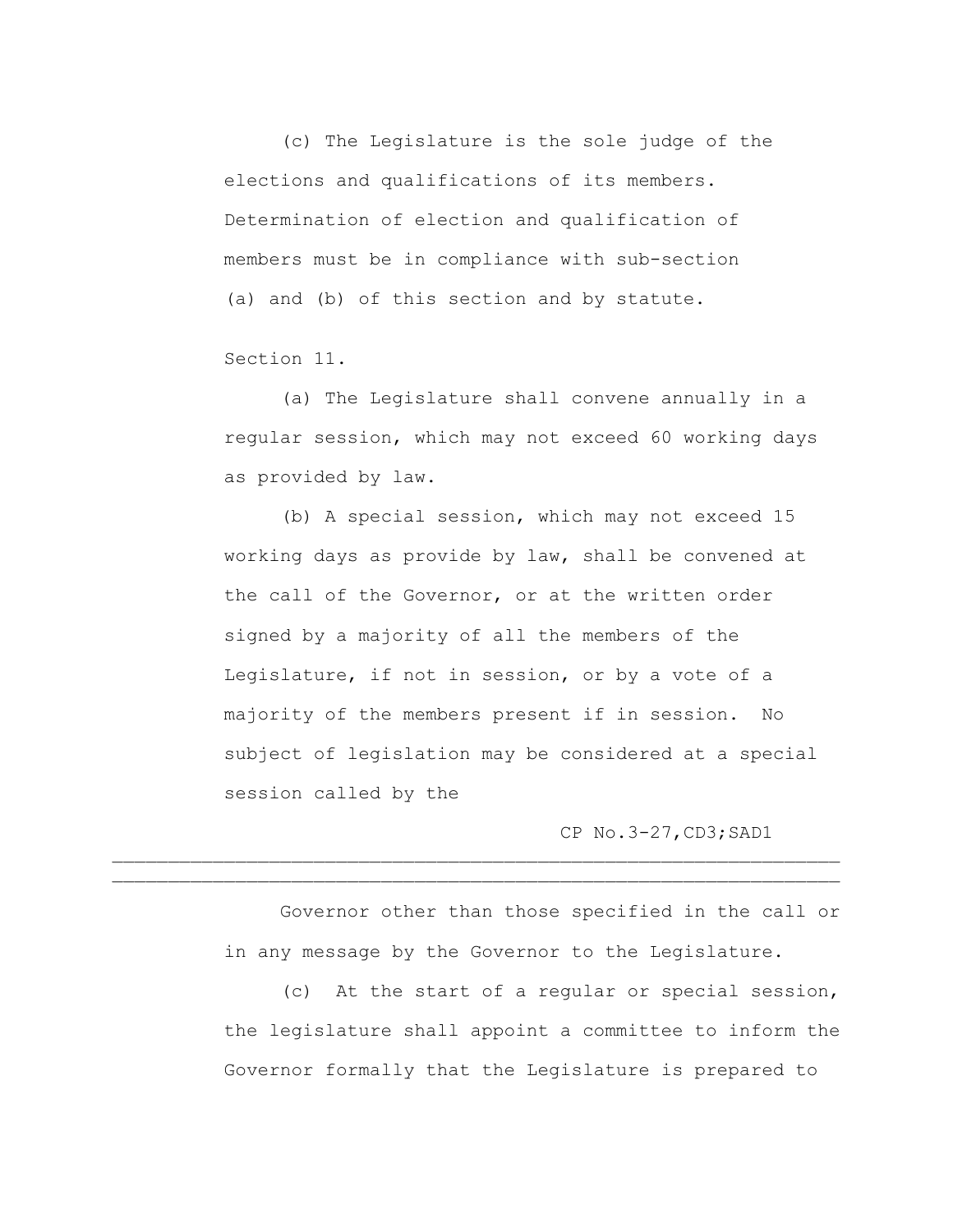transact business.

Section 12.

The enacting clause of every bill shall be as follows: "BE IT ENACTED BY THE CHUUK STATE LEGISLATURE:" No law may be enacted except by bill. Section 13.

(a) Every bill passed by the Legislature shall be certified by the presiding officer and clerk of the Legislature and shall be presented to the Governor. The Governor shall have ten days to consider a bill presented when 10 or more days remain before adjournment sine die, and 30 days to consider a bill presented when less than 10 days remain before adjournment sine die or presented after adjournment sine die. If the Governor signs the bill within the time period required for consideration, it shall become a law. If the Governor disapproves, he shall so indicate and return the bill with objections to the legislature within the time period required for consideration. If the Governor takes no action and does not return the bill within such

CP No.3-27,CD3;SAD1

period, it shall become a law in like manner as if signed.

 $\mathcal{L}_\text{max} = \mathcal{L}_\text{max} = \mathcal{L}_\text{max} = \mathcal{L}_\text{max} = \mathcal{L}_\text{max} = \mathcal{L}_\text{max} = \mathcal{L}_\text{max} = \mathcal{L}_\text{max} = \mathcal{L}_\text{max} = \mathcal{L}_\text{max} = \mathcal{L}_\text{max} = \mathcal{L}_\text{max} = \mathcal{L}_\text{max} = \mathcal{L}_\text{max} = \mathcal{L}_\text{max} = \mathcal{L}_\text{max} = \mathcal{L}_\text{max} = \mathcal{L}_\text{max} = \mathcal{$  $\mathcal{L}_\text{max} = \mathcal{L}_\text{max} = \mathcal{L}_\text{max} = \mathcal{L}_\text{max} = \mathcal{L}_\text{max} = \mathcal{L}_\text{max} = \mathcal{L}_\text{max} = \mathcal{L}_\text{max} = \mathcal{L}_\text{max} = \mathcal{L}_\text{max} = \mathcal{L}_\text{max} = \mathcal{L}_\text{max} = \mathcal{L}_\text{max} = \mathcal{L}_\text{max} = \mathcal{L}_\text{max} = \mathcal{L}_\text{max} = \mathcal{L}_\text{max} = \mathcal{L}_\text{max} = \mathcal{$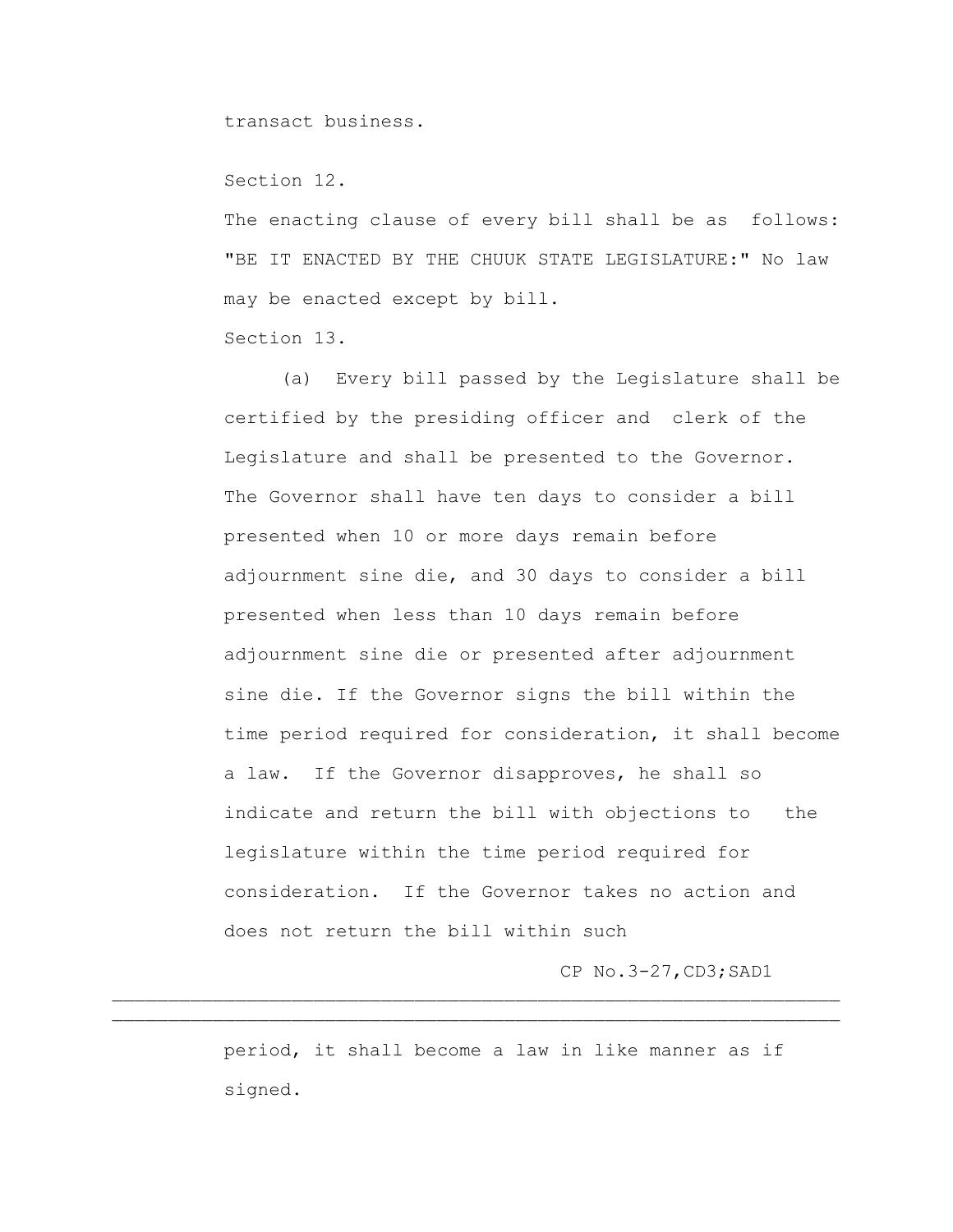(b) When a bill is disapproved and returned by the Governor with objections, the Legislature may proceed to consider it. If a bill is re-passed by a 2/3 vote of the members present one reading required for passage, it shall become law.

(c) The Governor may veto any specific item or items in any bill which appropriates money for specific purposes, by striking out the same, but may disapprove other bills only as a whole.

 (d) If, upon receipt of a veto message from the Governor, the Legislature has adjourned sine die, the Legislature may consider the disapproved bill in the next regular or special session.

Section 14.

(a) A majority of the members of the Legislature constitutes a quorum for the transaction of business. However, a smaller number, not less than ¾ of the number of members required for a quorum, may compel and absent member to attend sessions of the Legislature by ordering loss of salary and expense allowance, suspension, or both. Such action may be overturned only by a vote of 2/3 of all the members, but the Legislature may not overturn a lost of salary or expense allowance for any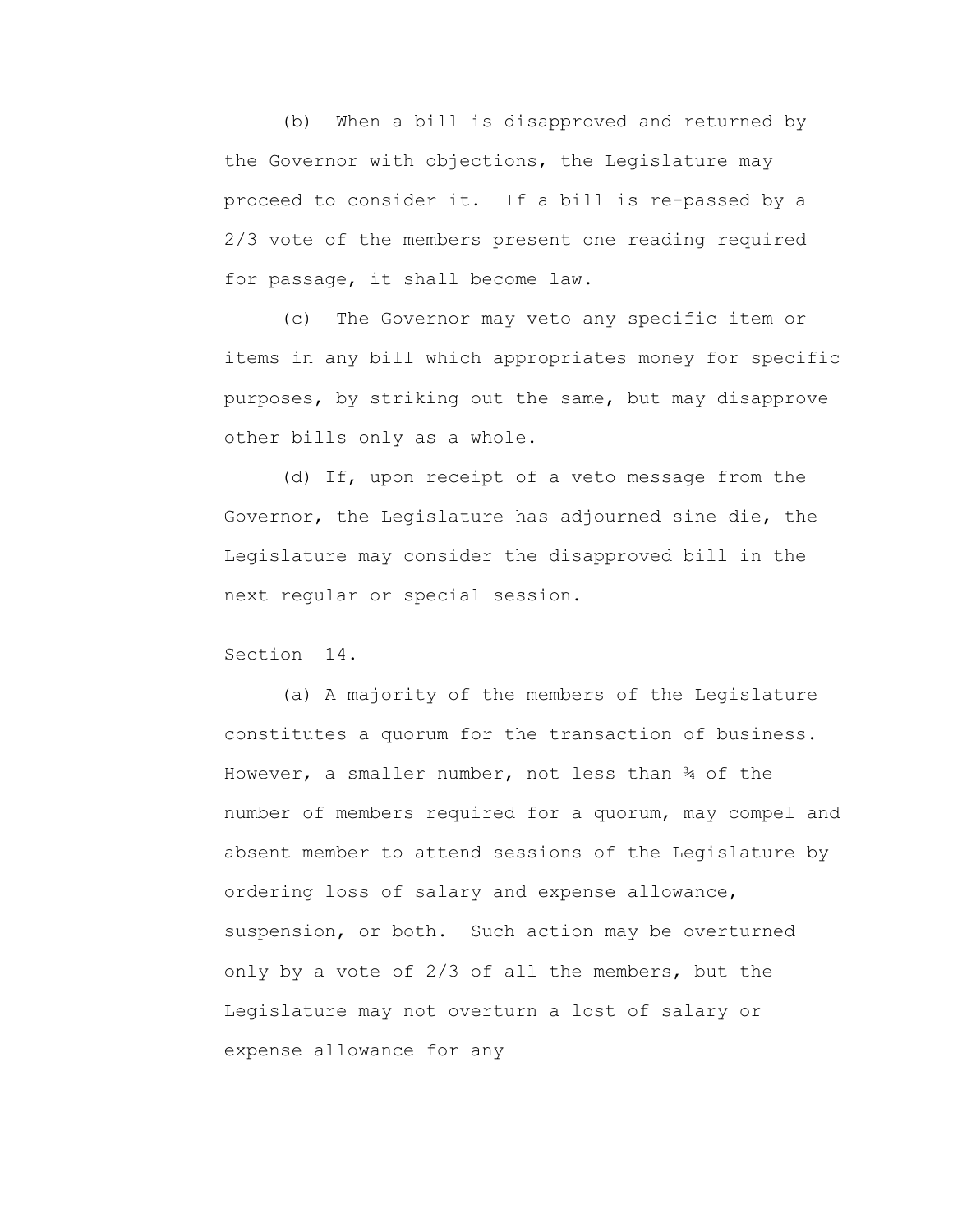session days which the member has failed to attend.

 $\mathcal{L}_\text{max} = \mathcal{L}_\text{max} = \mathcal{L}_\text{max} = \mathcal{L}_\text{max} = \mathcal{L}_\text{max} = \mathcal{L}_\text{max} = \mathcal{L}_\text{max} = \mathcal{L}_\text{max} = \mathcal{L}_\text{max} = \mathcal{L}_\text{max} = \mathcal{L}_\text{max} = \mathcal{L}_\text{max} = \mathcal{L}_\text{max} = \mathcal{L}_\text{max} = \mathcal{L}_\text{max} = \mathcal{L}_\text{max} = \mathcal{L}_\text{max} = \mathcal{L}_\text{max} = \mathcal{$  $\mathcal{L}_\text{max} = \mathcal{L}_\text{max} = \mathcal{L}_\text{max} = \mathcal{L}_\text{max} = \mathcal{L}_\text{max} = \mathcal{L}_\text{max} = \mathcal{L}_\text{max} = \mathcal{L}_\text{max} = \mathcal{L}_\text{max} = \mathcal{L}_\text{max} = \mathcal{L}_\text{max} = \mathcal{L}_\text{max} = \mathcal{L}_\text{max} = \mathcal{L}_\text{max} = \mathcal{L}_\text{max} = \mathcal{L}_\text{max} = \mathcal{L}_\text{max} = \mathcal{L}_\text{max} = \mathcal{$ 

> (b) The legislature may punish a member for misconduct, disorderly behavior, or neglect of duty by censure or, upon a 2/3 vote of its members, by suspension or expulsion.

Section 15.

(a) In order to become law, a bill shall pass two readings on separate days. The final passage of a bill shall be by majority roll call vote of all the members of the Legislature which shall be entered upon the journal. Adoption of a resolution is by a majority vote of the members present.

(b) Every legislative act shall have but one subject, which shall be expressed in its title. A provision not included in the subject expressed in the title is void. No law or section of a law may be amended or revised by reference to its title only, but in every instance the law or section shall be published in its entirety, as amended or revised.

(c) Every bill, when passed, shall immediately be certified by the Speaker and the Clerk.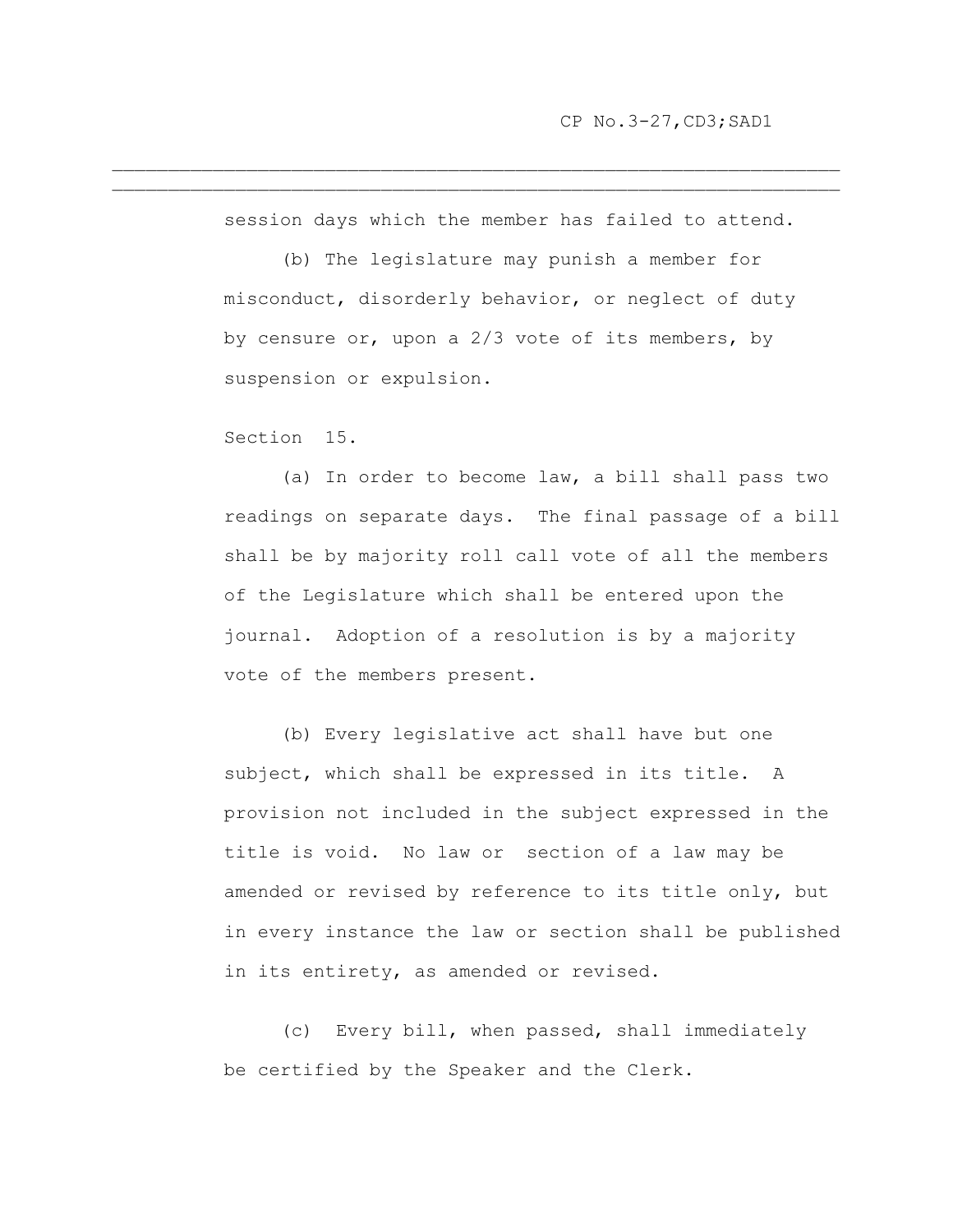Section 16. The legislature shall keep and publish a journal of its proceedings. The business of the Legislature and its committees and

CP No.3-27,CD3;SAD1

committee of the whole shall be transacted publicly and not in secret session.

 $\mathcal{L}_\text{max} = \mathcal{L}_\text{max} = \mathcal{L}_\text{max} = \mathcal{L}_\text{max} = \mathcal{L}_\text{max} = \mathcal{L}_\text{max} = \mathcal{L}_\text{max} = \mathcal{L}_\text{max} = \mathcal{L}_\text{max} = \mathcal{L}_\text{max} = \mathcal{L}_\text{max} = \mathcal{L}_\text{max} = \mathcal{L}_\text{max} = \mathcal{L}_\text{max} = \mathcal{L}_\text{max} = \mathcal{L}_\text{max} = \mathcal{L}_\text{max} = \mathcal{L}_\text{max} = \mathcal{$  $\mathcal{L}_\text{max} = \mathcal{L}_\text{max} = \mathcal{L}_\text{max} = \mathcal{L}_\text{max} = \mathcal{L}_\text{max} = \mathcal{L}_\text{max} = \mathcal{L}_\text{max} = \mathcal{L}_\text{max} = \mathcal{L}_\text{max} = \mathcal{L}_\text{max} = \mathcal{L}_\text{max} = \mathcal{L}_\text{max} = \mathcal{L}_\text{max} = \mathcal{L}_\text{max} = \mathcal{L}_\text{max} = \mathcal{L}_\text{max} = \mathcal{L}_\text{max} = \mathcal{L}_\text{max} = \mathcal{$ 

Section 17. The Legislature shall have and exercise all the authority and attributes inherent in legislative assemblies, and may institute and conduct investigations, issue subpoenas, and administer oaths.

Section 18.

(a) The Governor, Lieutenant Governor, or a Justice of the Supreme Court shall be removed from office upon conviction of impeachment for not carrying out the duties and responsibilities of the office as mandated by this constitution or by law, or for misfeasance or malfeasance in office.

(b) The Legislature has the sole power of impeachment. A resolution of impeachment requires majority vote of all members of the Legislature.

(c) The State Supreme Court has the sole power to try impeachment charges. The impeachment panel shall consist of the Chief Justice and two other Associate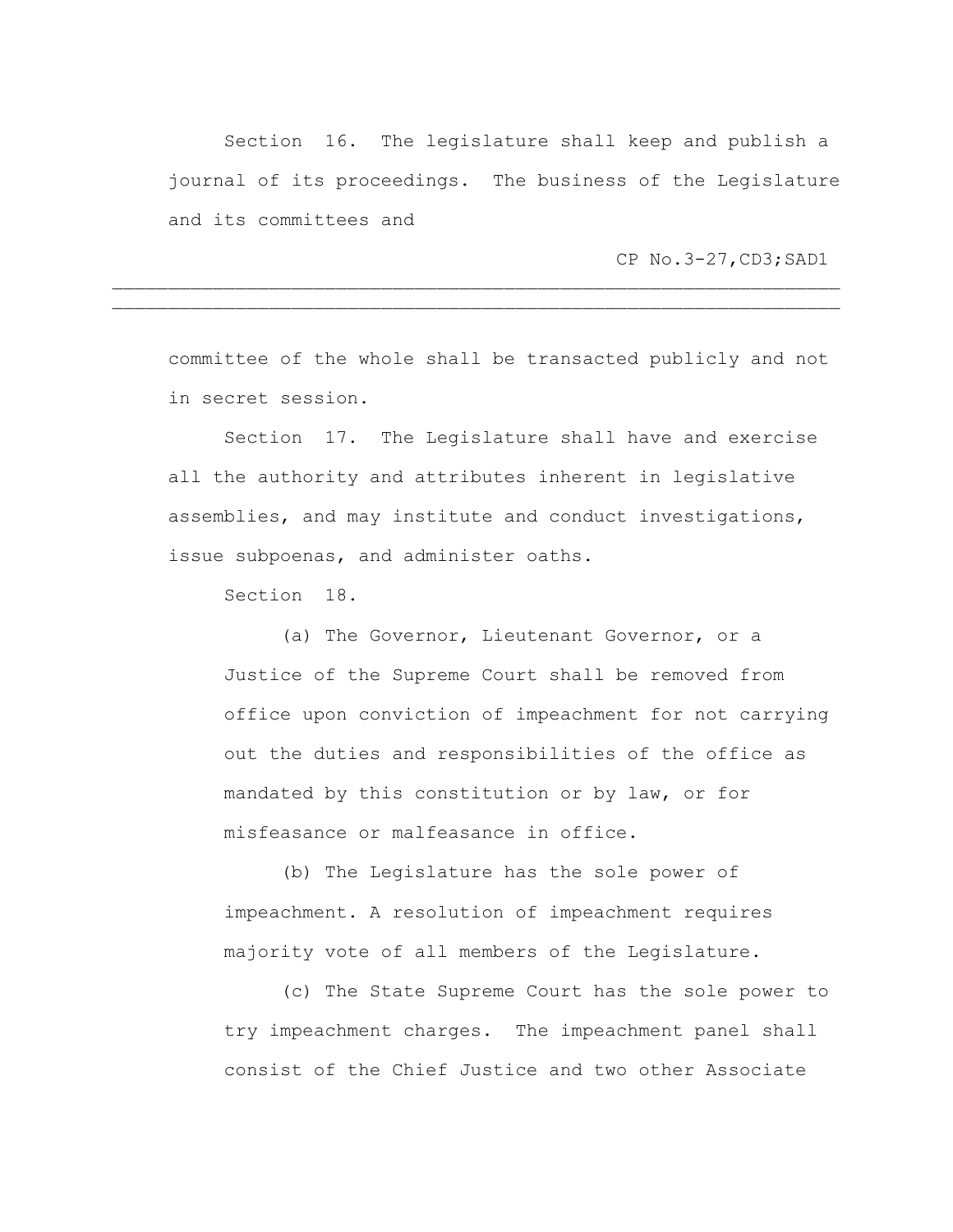Justices of the State, who shall be appointed by the Chief Justice. It shall be organized within two weeks after the adoption of the impeachment resolution, and shall render its final decision no later than one month after its organization. A conviction of impeachment requires a majority vote of all the members of the

 $\mathcal{L}_\text{max} = \mathcal{L}_\text{max} = \mathcal{L}_\text{max} = \mathcal{L}_\text{max} = \mathcal{L}_\text{max} = \mathcal{L}_\text{max} = \mathcal{L}_\text{max} = \mathcal{L}_\text{max} = \mathcal{L}_\text{max} = \mathcal{L}_\text{max} = \mathcal{L}_\text{max} = \mathcal{L}_\text{max} = \mathcal{L}_\text{max} = \mathcal{L}_\text{max} = \mathcal{L}_\text{max} = \mathcal{L}_\text{max} = \mathcal{L}_\text{max} = \mathcal{L}_\text{max} = \mathcal{$ 

CP No.3-27,CD3;SAD1

impeachment panel. In the event that the Chief Justice, or an appointed Associate Justice, has a conflict of interest in an impeachment trial, the Chief Justice shall appoint a replacement from among the remaining Associate Justices, or from among the Associate Justices in the Federated States of Micronesia. When the Governor has been impeached, the Chief Justice shall preside at the trial. If the Chief Justice is unable to serve, he shall appoint a presiding officer from among the Associate Justices of the State Supreme Court. Another Justice in the Federated States of Micronesia may be appointed if no state justice is available.

(d) Judgments in case of impeachment shall not extend beyond removal from office and disqualification